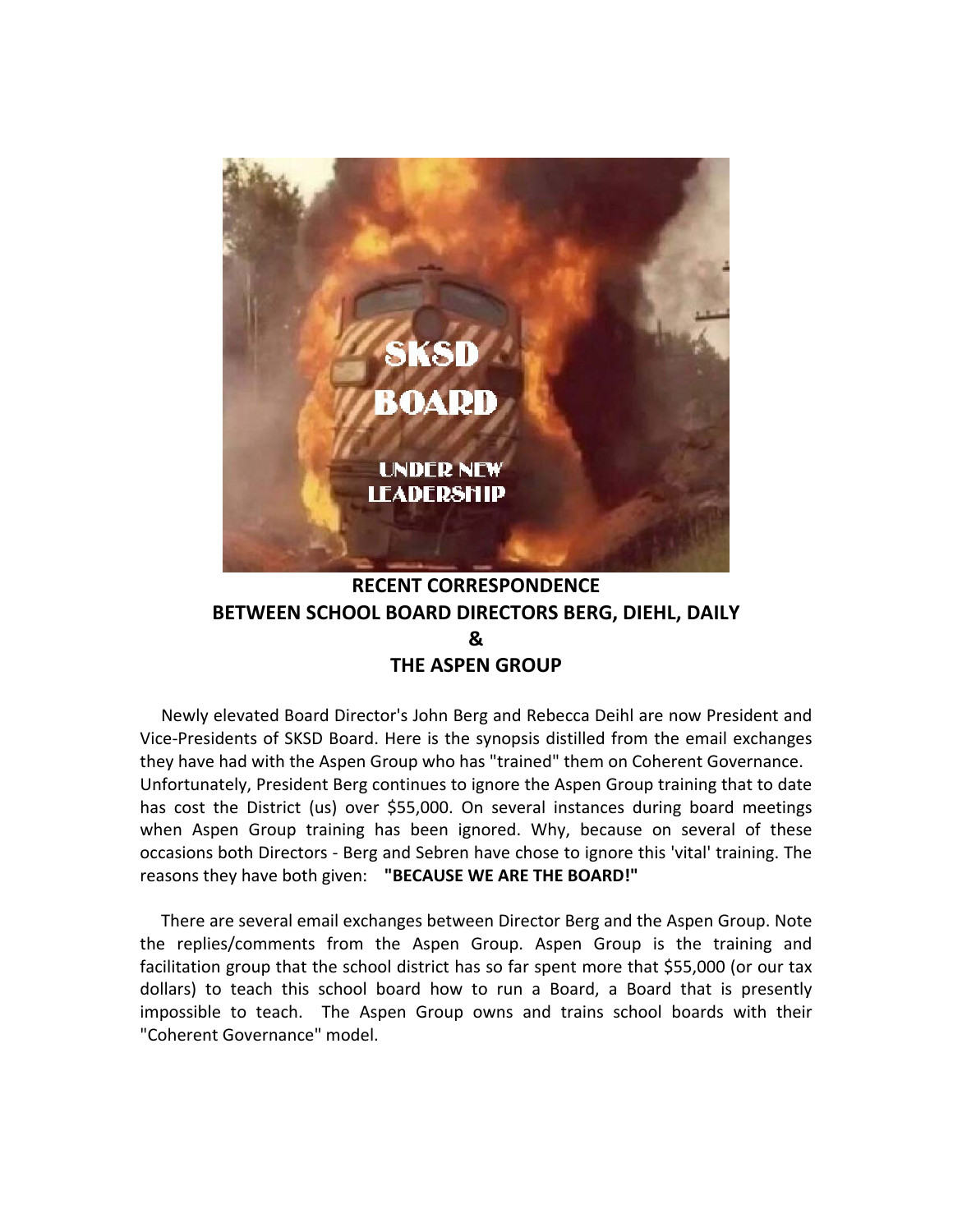Also, find an email from Director Daily interjecting his views of what is being attempted by one school board member, Director Berg who is now Board Chair, along with Director Diehl, now Board Vice‐Chair. The emails going back and forth were the preview of what Vice Chair Berg was intending to do to change current board polices & bylaws strictly to serve his interests in seizing more power on the board. He has specifically changed polices and created bylaws that are designed to **SILENCE** Board Director Daily.

 This author believes Mr. Berg is acting, and doing his 'political hit work' as a "**Board Chair Provocateur"**. His personal and political goals remain to be to influence the newly elected board directors to take up where he failed in his first efforts to censure Director Daily. So buckle up, we now will all be "treated" to yet another foolhardy "ramped up" effort to censure Director Daily. Yes, and all being sponsored again by the newly anointed Board Chair J.R. Berg.

 Looking through the most current Board Policies and Bylaw changes drafted by Mr. Berg, are a few not so subtle changes that they could effect if adopted. It is very clear that Mr. Berg has drafted these changes in order for him to continue to pursue his discriminatory and politically corrupt personal objectives. Some clearly aimed again at Director Daily.

 Yes, Mr. Berg will again commence to bait, berate, then ambush and attack Director Daily as the opportunist he is. He hopes to be using his very own newly crafted board policies and bylaws to accomplish this. So please standby to suffer yet more of Mr. Berg's "most precious" Parliamentarian "Hocus Pocus" Roberts Rules of Order.

 Mr. Berg's newest draft changes to both Board and District policies were not a team effort by the others on the school board. Mr. Berg's new policies and bylaws are strictly his own personal and political agendas and efforts. Now that Mr. Berg has newly "anointed" board powers, he is again bent on pursuing his past personal and political grudges against Director Daily. Make no mistake about it; we are headed now for **"Censure Board Director 2.0"** since Mr. Berg now considers himself Lord and Master of the Board. This will be just more of the same from Mr. Berg. Just more of the same corrupted politics and personal vendettas brought by Mr. Berg.

Jeff, the remainder of this document after inserting possible board and district changes and whatever comes up during tomorrows board meeting will be inserting all of the emails changes with Aspen Group re: Berg arguing his positions.

**Here are the back and forth exchanges and slams directed toward Berg by Aspen Group.**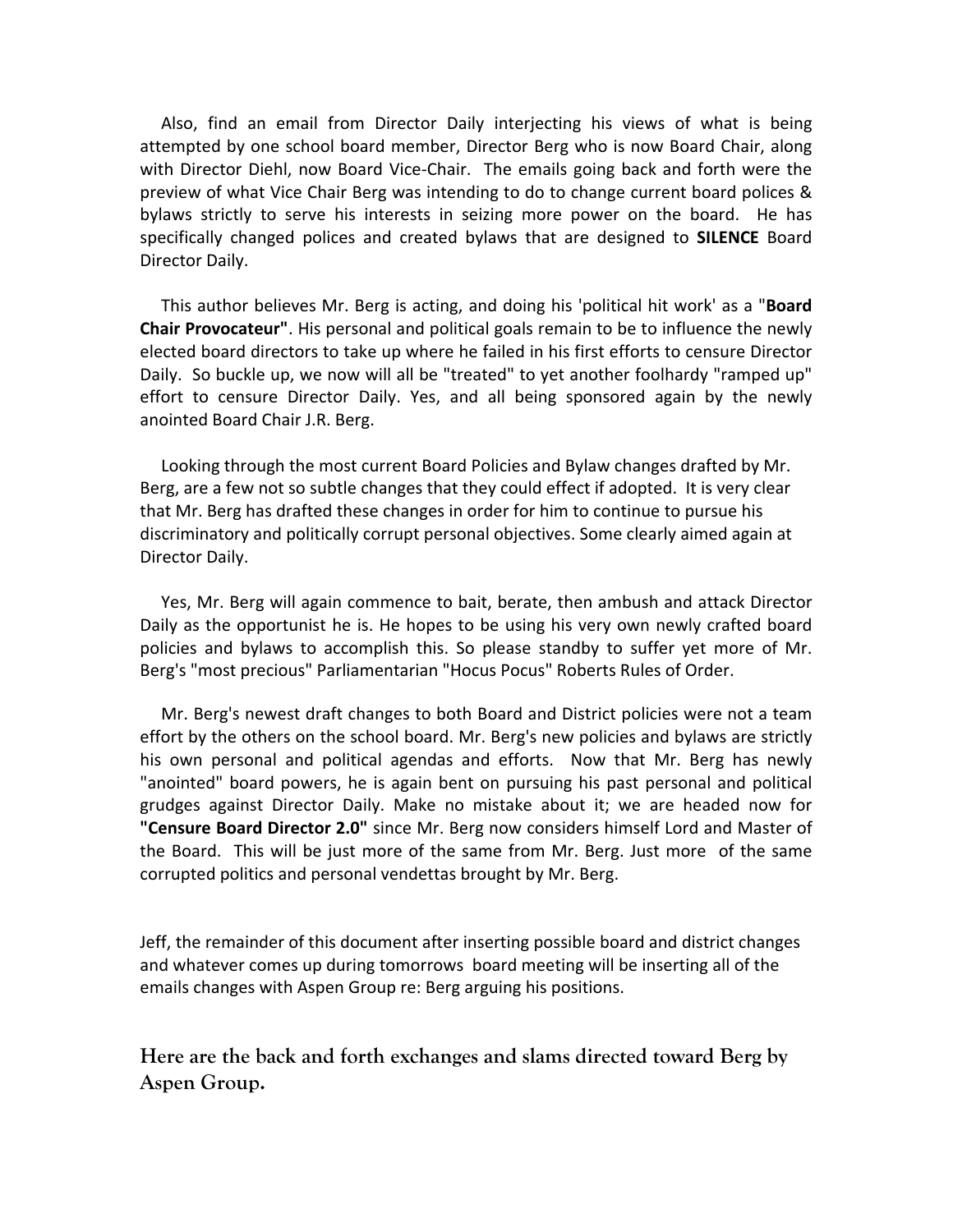On Oct 19, 2021, at 11:19 PM, Berg, John <berg@skschools.org> wrote:

Ginger:

Rebecca Diehl and I went over the GC & B/SR documents and made slight modifications. We can discuss these Thursday morning on our conference call. I combined them into two files for ease of navigation.

We should have a date for our January training after our board meeting Wednesday night.

While you had recommended putting the former documents relating to the conduct of our meeting, elections, and board organization into separate documents to which you referred as "bylaws", we decided against that and added them to the GC policies. There were a number of reasons for that. (1) Our state law authorizing school boards to enact policies for the management of itself as a board and for the district refers to all such as bylaws, so we did not want to create a separate set of documents called bylaws that might cause confusion; (3) Your definition of Governance Culture (p. 5 of Art of Governing Coherently) describes what from a parliamentary perspective would be called bylaws; (3) In developing four sets of policies (Results, OE, B/SR, & GC) we did not want to create a fifth set of policies that could cause conflict, particularly since many items in your GC's were also "bylaws" in nature relating to the conduct of officers and meetings.

Other than minor formatting, we made no changes to the B/SR's except for B/SR‐5‐E where we filled in blanks and deleted the reference to the CEO, leaving as just Superintendent.

In GC-2, we took out your references to the details of the consent agenda in 5 and 6 because these are covered later under our new GC‐11 on meetings. We also clarified the process to amend policies in 7 to provide for more stability. We deleted your addition of 8 simply because a retreat or workshop can be handled informally if the board so desires without the need to throw out Robert's Rules of Order Newly Revised.

In GC‐4, we deleted 7 because it is covered later under our new GC‐11, and because your wording required the president and superintendent to develop the agenda "in concert" which means in agreement, and if there were a disagreement between the superintendent and the president on the proposed agenda, the president would prevail and the board would make the final decision. We deleted the references to election and terms of the Legislative Representative, and the WSSDA Delegate and WIAA Representative since this is covered later.

Under GC‐5, we decided to leave the Instructional Materials Committee (IMC) and the Facilities Planning Advisory Committee in as permanent board committee. The IMC is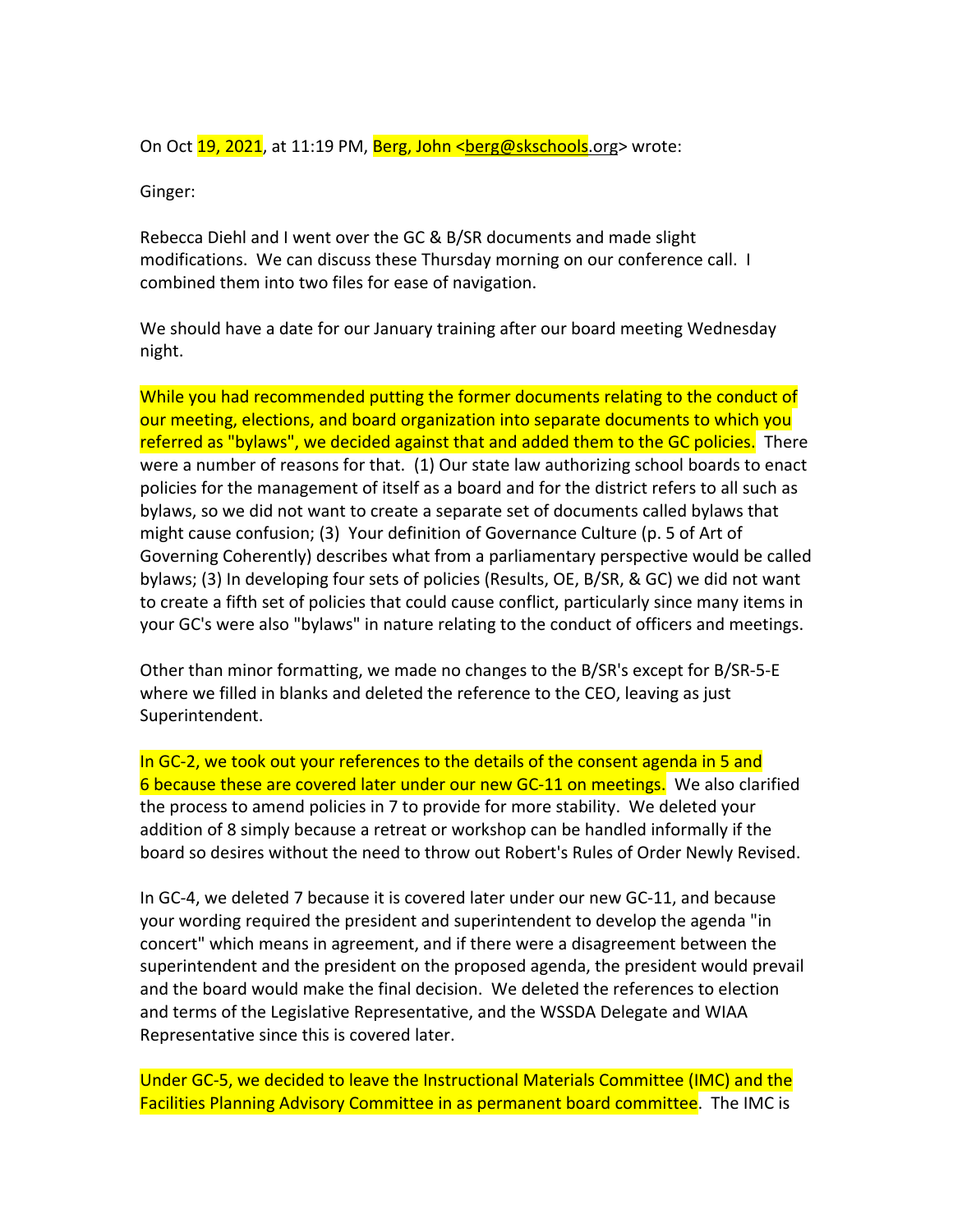mandated by state law and reports to the Board. The Facilities Planning Advisory Committee is appointed by the Board and reports to the Board and the Superintendent has no jurisdiction over that committee. (It can also be used for external monitoring on behalf of the board.)

GC‐9 was replaced by our existing GP‐12 without any changes. This is because there is pending litigation regarding the application of this policy; **Director Daily is suing the** remainder of the Board to get the court to force the Board to modify this policy to his liking. Your recommended GC-9 will be addressed when the lawsuit is over.

GC‐10 is a compilation or organizational matters previously in GP‐1 and GP‐2.

GC-11 contains policies on the conduct of our meetings and agenda planning. The details of the prescribed agenda was deleted to provide more Board flexibility in its agenda. The voting process was clarified to specify which vote counts are included in the minutes and to allow a board member to have his or her abstention (such as in the case of a conflict of interest) or negative vote (in the case of a strong opposition to the action) recorded in the minutes.

GC-12 is our current policy of School Board Student Representatives and GC-13 is our compensation policy. These are both policies under the direct control of the Board and not the Superintendent.

I looking forward to discussing these on Thursday morning.

John R. Berg South Kitsap School District Director Position 2 Acting Board President

Email: Berg@SKSchools.org Voice mail: 206‐317‐3785 District Website: www.SKSchools.org Personal Website: www.SKSchools.info 2689 Hoover Ave Port Orchard, WA 98366

DISCLAIMER: In identifying himself as a member of the SK School Board, this email represents Mr. Berg's personal thoughts and opinions and should not be construed as his speaking for the Board unless specifically stated. This email, and others linked in a chain, may be subject to public disclosure under State Law.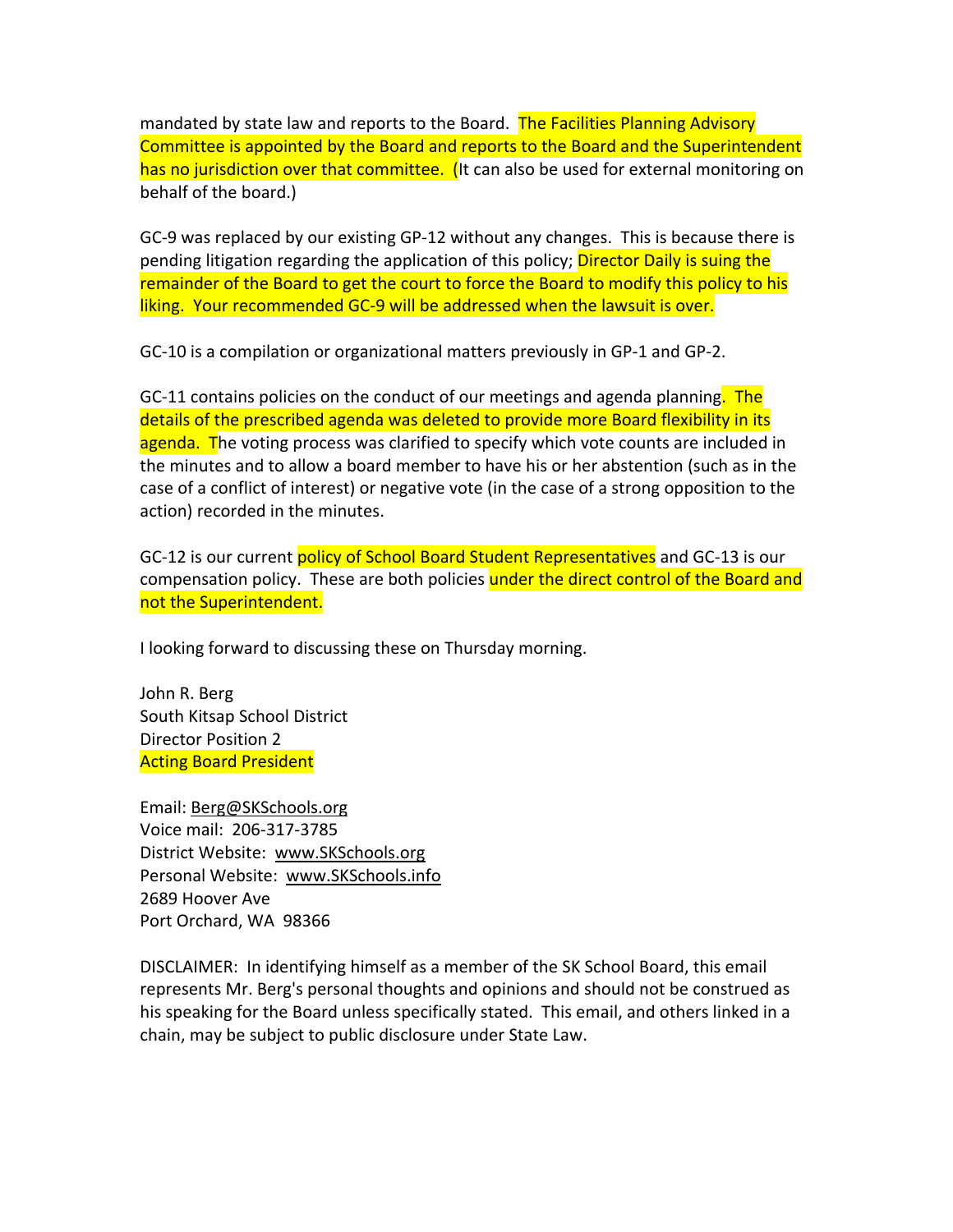## **Aspen Group Associate Ginger Hopkin's Reply to SKSD Board of Directors**

**From:** Ginger Hopkins <ginger@aspengroup.org> **Sent:** Thursday, October 21, 2021 10:01:19 AM **To:** Berg, John; Diehl, Rebecca; Sebren, Liz; Daily, Jeff; Winter, Tim **Cc:** Bell, Robbie; Linda Dawson; Randy Quinn **Subject:** Re: South Kitsap School District GC & B/SR compilation

Dear John, Rebecca, Jeff, Liz, and Tim,

We received the below email and have reviewed and discussed it. We believed the work we did on Friday, October  $8<sup>th</sup>$ , was good work, reflecting the values of the full board. It is fundamental in Coherent Governance® that the board govern as a whole. So, it is disappointing to learn that the work we collectively did on that day does not reflect the policy product some of you prefer. The whole purpose of spending that amount of time with the full board was to invite the personal opinions of every member about the content of your policies, then compile those views into a product that **represents the shared values of all members**. It seems that we failed in our attempts to create policy statements that represent those shared values of all members.

That said, we readily acknowledge that your policies are your policies; they are not ours. All we are able to do for any client we serve is to offer our best advice and counsel, and hope it is valued enough that the client will accept our offer to help improve the board's governance performance. While some of the changes that have been made are relatively insignificant, we fundamentally disagree with others, specifically:

- 1. We strongly discourage you from including your GC-10 through 13 as policies. Again, our recommendation is that you retain these as stand alone documents which we classify as by-laws. Policies are the high-level, distilled values of the board, and serve as performance standards for the board, the superintendent, the district, and the students. By‐laws, on the other hand, are simply procedures the board follows to organize itself and to get work done. It is incoherent to mix the two and call them all policies.
- 2. The addition of permanent committees is unjustified. While Washington law requires that you have a policy that establishes an instructional materials committee, this committee is not a board committee doing board work. OE-11.9 already establishes that the superintendent must reasonably involve stakeholders in significant instructional decisions and OE-1 requires the superintendent to obey the law. We believe these are sufficient, however, if you feel the need to be more explicit we would recommend that OE‐11 be amended to address this requirement. With respect to the facilities committee, we believe this work to be the superintendent's work and any advisory group should be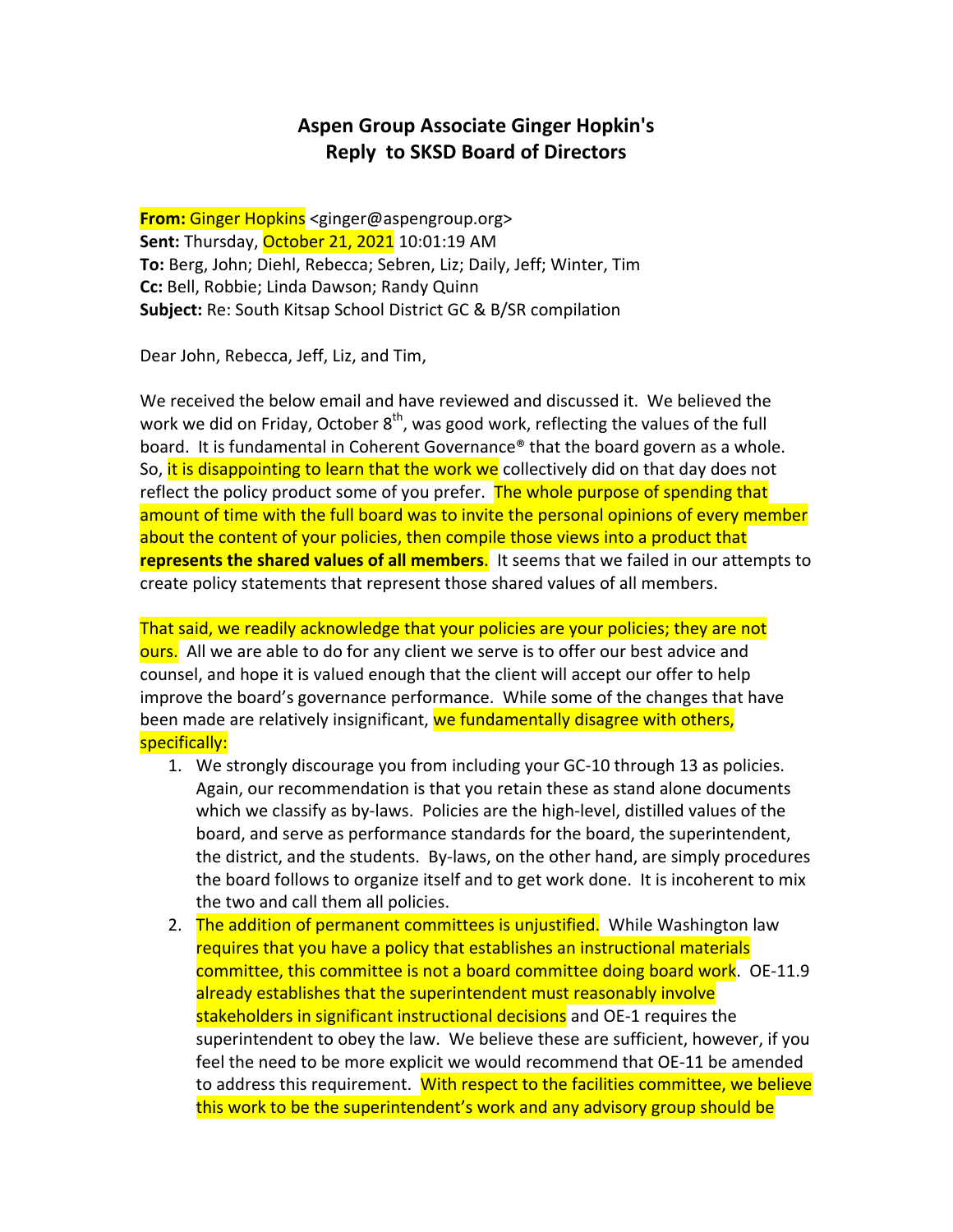convened at the superintendent's request. Again, OE-12 addresses facilities. Should you desire to be more explicit, this would be the place to provide that direction to the superintendent. Again, we caution against becoming too prescriptive.

3. Deleting GC‐4.7 leaves the responsibility for the development of the meeting agenda ambiguous. We urge you to retain this element. Since "in concert" means "jointly", you may want to replace the problematic language with this term. Again, the agenda is the board's agenda, so developing it in concert, or jointly, merely acknowledges that the superintendent will have items he or she desires to bring before the board.

The changes addressed above, along with the other changes you have made, challenge the underlying principles on which Coherent Governance® is built, and in the process compromise the integrity and purity of CG as a governance system. While you have every right to make whatever changes you desire, if these are adopted by the full board, we ask that you not refer to your governance system as Coherent Governance®. Call it what you will, but this is not CG.

A review of our contract with the district indicates that all components of the agreement that involve the school board have now been completed, with the exception of the additional training session following the election to overview the basics of Coherent Governance® and hopefully provide a solid foundation for the newly elected board members. We are prepared to finish that one remaining part of the agreement that involves the board and have offered three dates in January to complete that work. After that session, the balance of the agreement provides support for the superintendent and administration throughout the 2022 calendar year.

It remains our sincerest hope that students in South Kitsap are better off as a result of this work. Our experience is conclusive. Implementing Coherent Governance® with fidelity can significantly impact results for students. The importance of adhering to the underlying principles cannot be overstated. Please thoughtfully consider these matters.

Linda J. Dawon, Senior Partner Randy Quinn, Senior Partner Ginger Hopkins, Associate

P.O Box 3788 Gulf Shores AL 36547 (864) 784‐8648 ginger@aspengroup.org www.aspengroup.org

Wisdom Sharing 2022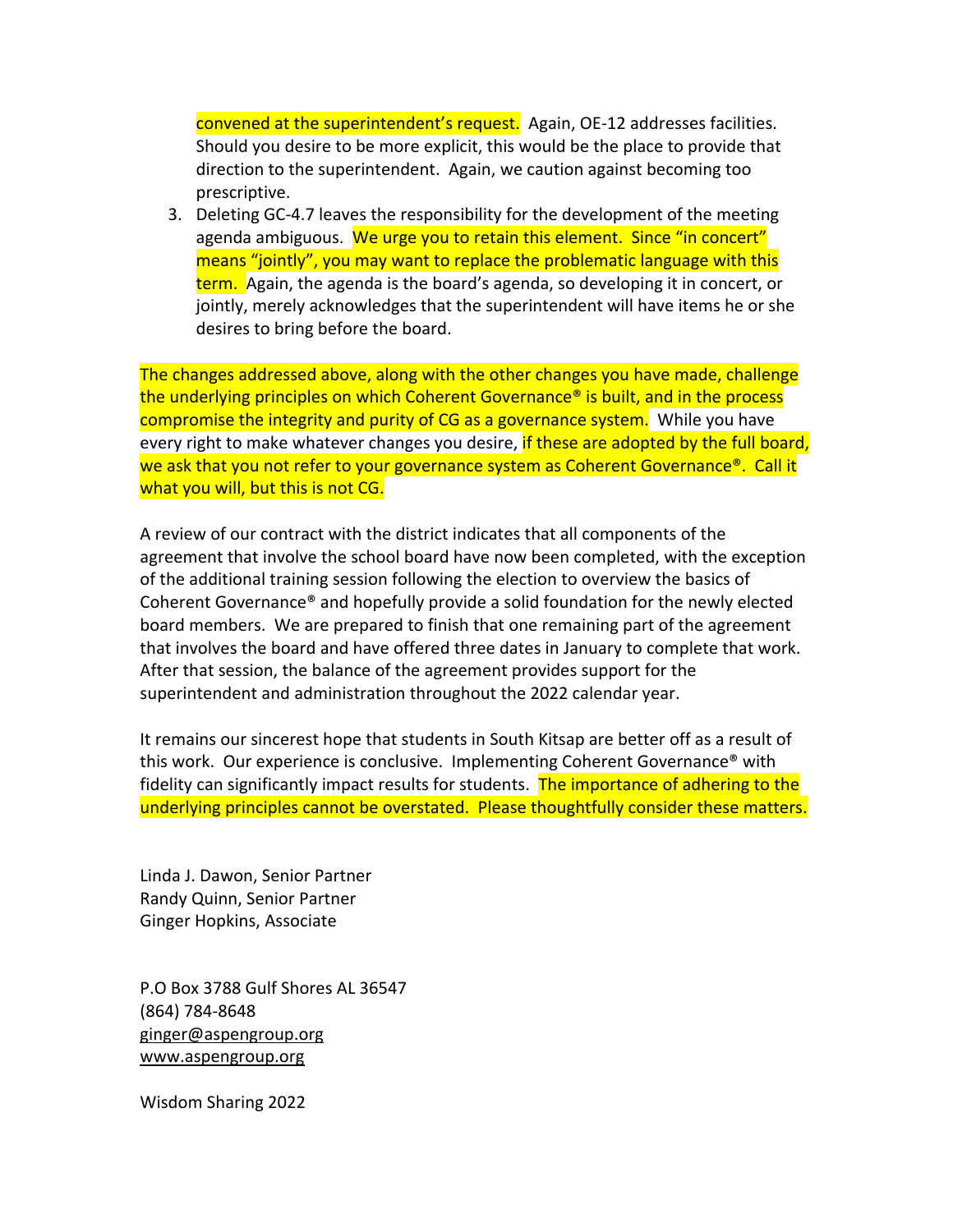Sept 28 ‐ Oct 1 Hilton Head SC

### **J.R. Berg's Rely to Aspen Group Associate Ginger Hopkins**

On Oct 22, 2021, at 9:11 AM, Berg, John <berg@skschools.org> wrote:

Ginger:

This is in response to your email to the Board of October 21, 2021. I cannot do a "reply to all" including the full Board because our state law prohibits a majority of the board from discussing district business outside of a public meeting, and this prohibition includes any series of emails, text, or telephone calls.

The drafting of our GC policies was left incomplete after our workshop on October 8<sup>th</sup> and Rebecca and I took it upon ourselves to draft finishing touches before they were presented to the Board for final approval. This involved only two of us because of the aforementioned state law.

Part of our difficulty appears to be in the definition of bylaws. The SK School Board does not have bylaws, per se, meaning a governing document that defines the organization and function of the board. Bylaws typically include such things as the name, purpose, membership, election and duties of officers, meetings, and how members are disciplined. Bylaws are not simply procedures or parliamentary rules of order, they constitute a basic governing document for an organization, outranked only by law and any charter or articles of incorporation. Our former GP policies were, in effect, our bylaws. When you refer to bylaws, it appears that you are referring to what would be termed rules of order under parliamentary law, which rank below bylaws and above standing rules or policies.

My understanding is that the GP policies under Policy Governance correspond to the GC policies under Coherent Governance. When our contract with AGI, specifically 1.2, called for a review and redrafting of our current policies, it was Rebecca's and my understanding that AGI would revise our current GP policies to conform with Coherent Governance principles. You did not revise our former GP-2 policies regarding the functioning of the Board itself but relegated that to another document you called bylaws. Nevertheless, your GC policies addressed may items that would properly be included in bylaws, such as board committees, board job description, officers' duties, how votes were taken, members disciplined, and agendas prepared.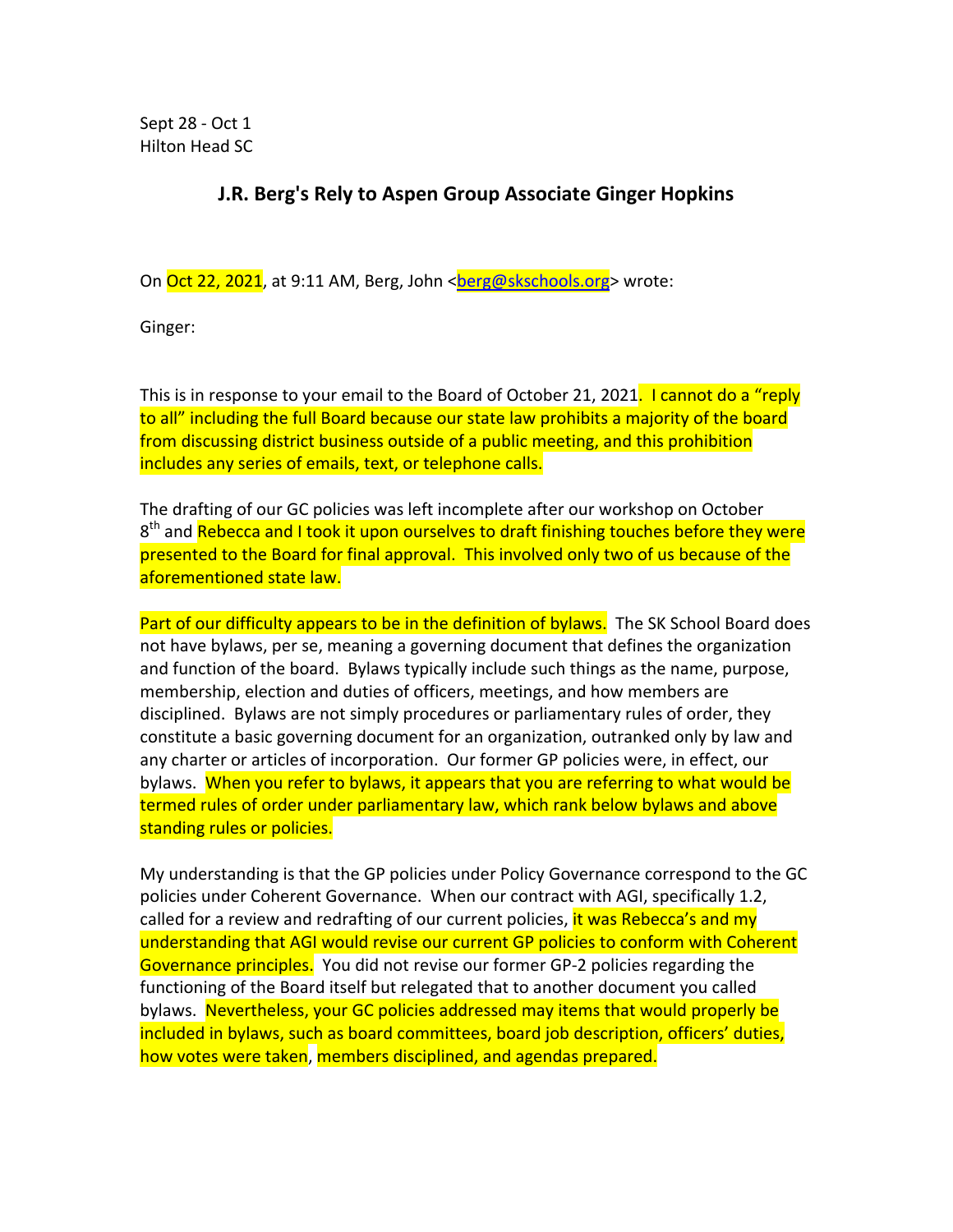**I support the principles of your Coherent Governance to the extent that I wanted to elevate the GC policies to the status of bylaws as we had done with the existing GP policies**. Normally policies rank below bylaws so that if there is any conflict between the two, the provisions of the bylaws prevail. If we are to have a separate set of bylaws, as you have recommended, we would need to take some of the provisions of your GC policies and move them to the bylaws is order to avoid duplication and conflict. I realize that your expertise is in board governance, the relationship between the board and the CEO and ultimately the organization, as opposed to parliamentary procedure which is how the board itself is organized and functions as a deliberative assembly. That may be why you did not address our current GP‐2 policies.

I would like to get this resolved by the end of November because three new board members will come on board in December and the direction of the board may change dramatically. One solution would be for the Board to re-enact our former GP2 and designate it as "bylaws" before adopting your proposed GC policies.

I am speaking for myself and not for the Board.

*John R. Berg* South Kitsap School District Board President Director Position 2

Email: Berg@SKSchools.org Voice mail: 206‐317‐3785 District Website: www.SKSchools.org Personal Website: www.SKSchools.info 2689 Hoover Ave Port Orchard, WA 98366

DISCLAIMER: In identifying himself as a member of the SK School Board, this email represents Mr. Berg's personal thoughts and opinions and should not be construed as his speaking for the Board unless specifically stated. This email, and others linked in a chain, may be subject to public disclosure under State Law.

## **Email from Jeff Daily to Aspen Group Principal Ginger Hopkins**

From: Daily, Jeff Sent: Sunday, October 24, 2021 9:03 PM To: Ginger Hopkins Subject: Re: South Kitsap School District GC & B/SR compilation

Ms Hopkins‐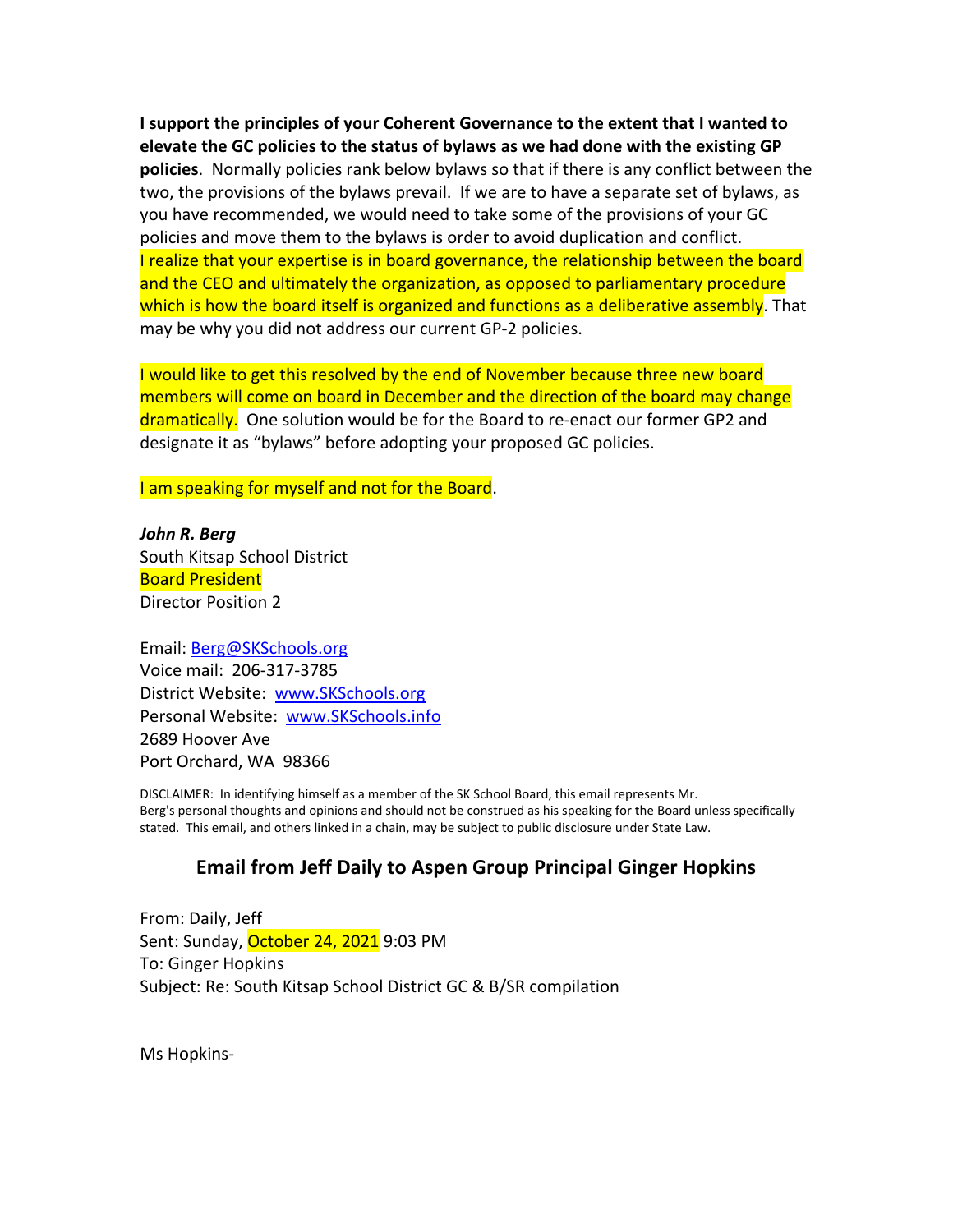This is the way that Berg, Sebren, and Diehl operate. Berg's sole intent all along has been to integrate his RROO into the board policies. He just doesn't get it as he wants to be able to control all facets of the meeting versus understand how a board works. To him, running a meeting "correctly" is the same as running a board.

 You folks have felt that I am the issue on this board. The issue is purely the three remaining directors. I have been seeing this since I came on the board. They have no clue how your system works and have no interest in it. Paying you folks \$50K for what Diehl and I spent 8 months writing out of the Racine documents (your work) was thrown away in 10 minutes. I guess having you write the same thing we have somehow makes it better.

 They passed your OEs in two minutes back in late August and now want to rewrite them since they don't like them as they don't do what Berg wants which is to amend them for his own purposes of making Roberts Rules of Order policies instead of guidelines.

 I brought up your exact points at our last meeting regarding the committees. Both were soundly defeated by the other three. Comments from Berg such as "the board does what it wants" shows no concern for the work you folks have done to help this board. They don't want help. This has been an exercise just to show folks that we are doing something knowing that there is no real problem other than myself and my intent to expose what has been wrong for decades. I told you I am the only one who understands your system, has used it, and believe in it.

 At the same board meeting, we "discussed" the superintendents OE‐ 10. They had nothing to say other than ok. I produced three pages of comments for the superintendent which they totally disregarded and did not include in the comments. They took less than 5 minutes to discuss 6+ hours of work by the superintendent for his report. In the end, we did not follow your process for discussing even parts of it and in the end, they made NO comments on the form. No thank you, no good job, no appreciation for his work. Where I come from, a blank remarks section of "concur" is a kiss of death evaluation. So, they have no idea how to treat our most valued (and only) employee. Just want to follow the timeline (schedule) of what to do when and get the meeting over. They want the good ole days when the meeting was done in 45 minutes with a "concur" on everything.

 I wrote my letters of non‐concurrence that we discussed at the training. While there, they agreed to it. At the meeting, they didn't want to include them since "the board" acts as a unit and there is no place of individual thoughts (even though that is all they do).

I am very glad to see that you do not want your name on the work the others are doing to change your stuff. I would recommend you not take any more comments from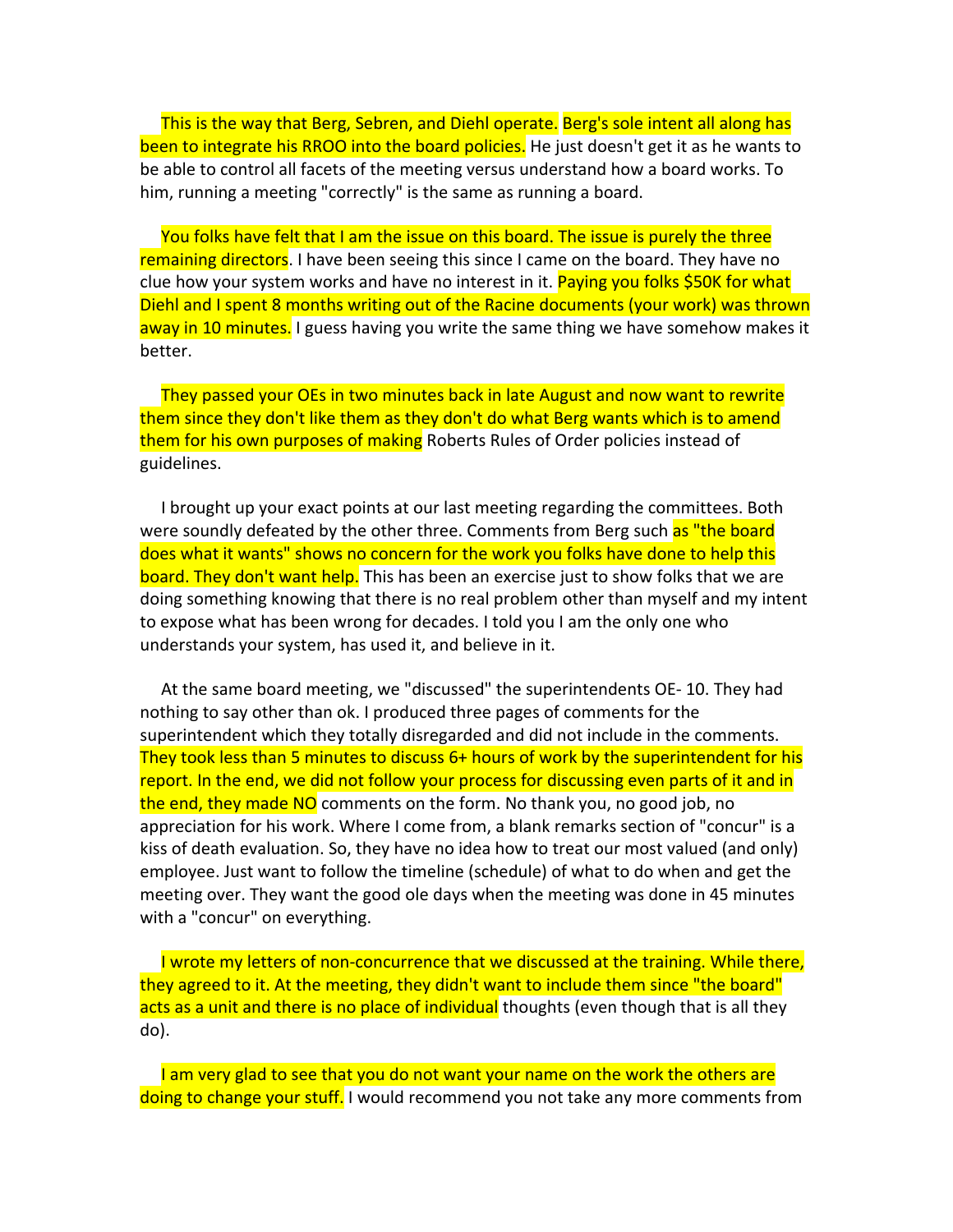them as they are not the chosen ones to represent the board. Berg has moved in so he can move forward with his agenda now that Gattenby has left. I would also recommend you just refund the board's money (if any is left) and cancel any remaining association with our board.

 In summary, while we all might still need to go through the rest of the work per the contract, there is no interest from the others to change anything other than to do their own agenda (particularly Berg and Diehl). It was good for 30 years and will be good for another 30 years. I am glad you sent this out as it is a typical end around from Berg and company. They will again listen, fake appreciation and understanding, and then leave and forget what you said. I have no interest in not doing what you have recommended. I am sickened that we spent \$50K in taxpayer money and do not want to use what you have recommended.

You can't help people that don't want to change.

Cordially,

J Daily

#### **Aspen Group Replies to SKSD Board of Directors 10‐25 2021**

**From:** Aspen <aspen@aspengroup.org> **Sent:** Monday, October 25, 2021 12:36 PM **To:** Berg, John **Cc:** Diehl, Rebecca; Daily, Jeff; Sebren, Liz; Winter, Tim **Subject:** Your Policy Changes

John:

This acknowledges receipt of your note following our message to the board after we received the policy changes drafted by you and Rebecca. It is neither our intent nor desire to engage with you on the topic of parliamentary procedure. You are a recognized expert in that field, and we are not. However, we do believe we hold a measure of expertise in the field of organizational governance that just possibly might be worthy of some acknowledgment.

Regardless of whatever label you attach to them, the policies that were recorded in your amended policies as GC‐10, GC‐11, GC‐12 and CG‐13 have no place in the board's Coherent Governance<sup>®</sup> policy manual. Most clients we serve memorialize matters addressed in those policies just as you were encouraged to do: place them in your manual as a Section 5 and call them By‐Laws. If the label By‐Laws is offensive, you are free to call them whatever you choose, but in no case are they policies. At least part of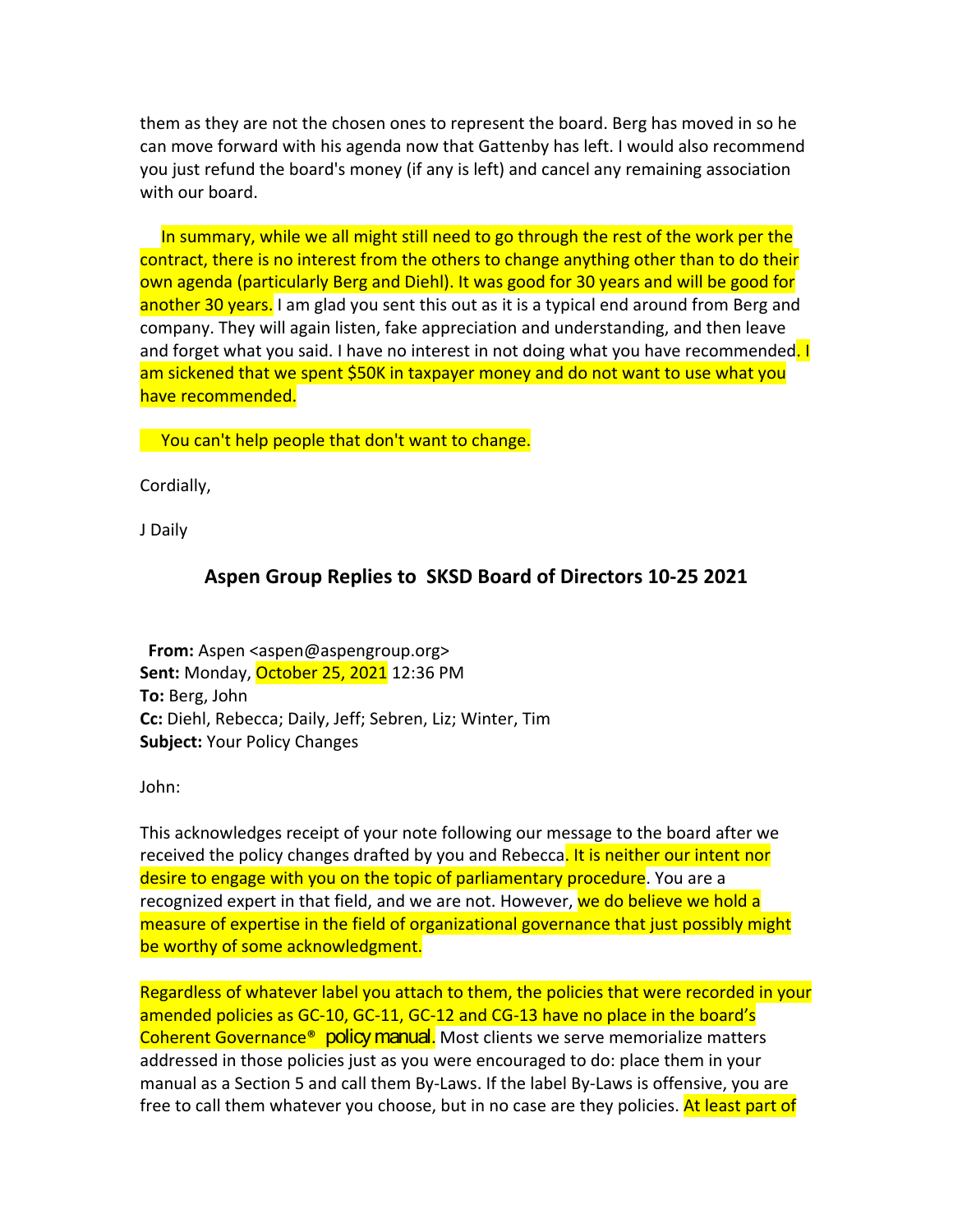the disconnect here could be that you are viewing the concept of "policy" the same way it was understood in your older, traditional board policies. If those policies are typical of most traditional board policies we see, they are full of procedure and great detail. Not so with Coherent Governance policies, which are leaner, broader and more value‐based. That is why your last four GC policies are completely out of character with the other GC policies.

Someone said that the board initially lifted policies from Racine, WI as an example of what South Kitsap policies should look like. Borrowing another board's work is not a good practice. We have not seen the Racine board in more than 10 years. During the interim, we have had no opportunity to advise the board about the content of its policies. A quick look at Racine's current policies shows that the board has taken significant liberties with the work we did with them several years ago. This would not be an example we would recommend to you.

You indicate that in your opinion, certain portions of your newly revised policies, including board committees (more about those momentarily), board job description, officers' duties, how votes are taken (?), members disciplined and agendas prepared, are more By-Laws than policies. This is where we have a fundamental disagreement. It is true that some organizations' By‐Laws do contain elements related to officers and committees, and perhaps other of these topics as well. Our position is that the board has greater control over those matters if they are imbedded in policy rather than in By-Laws, which typically are more difficult to amend and therefore less agile.

As for committees and other positions that are identified in your version of the amended GC policies, let me offer these observations: the Legislative Representative, WSSDA Delegate and WIAA Representative listed in GC‐4 are not officers of the board. They are liaisons or delegates, perhaps, but they are not board officers.

Your GC‐5 policy on Committees says this: *"The Board may create committees if they are deemed helpful to the Board in the performance of its responsibilities. If committees are established, they will be used exclusively to support the work of the Board as described in Policy GC‐3 and will never be created or used to assist the Superintendent in any operational area."* Using this definition of a board committee, it is difficult to comprehend how the Instructional Materials Committee qualifies as a board committee, as opposed to a superintendent committee. You have delegated instruction to your superintendent by virtue of your having an Instructional Program OE policy. The board is holding the superintendent accountable for performance in that area. The same applies to the Facilities Long‐Range Planning Advisory Committee. Your OE policy on Facilities obligates the superintendent to develop and maintain a facilities plan. These committees appear to support the superintendent's work more than they support the board's work. By listing them as board committees, while still holding the superintendent accountable for organizational performance in the areas these